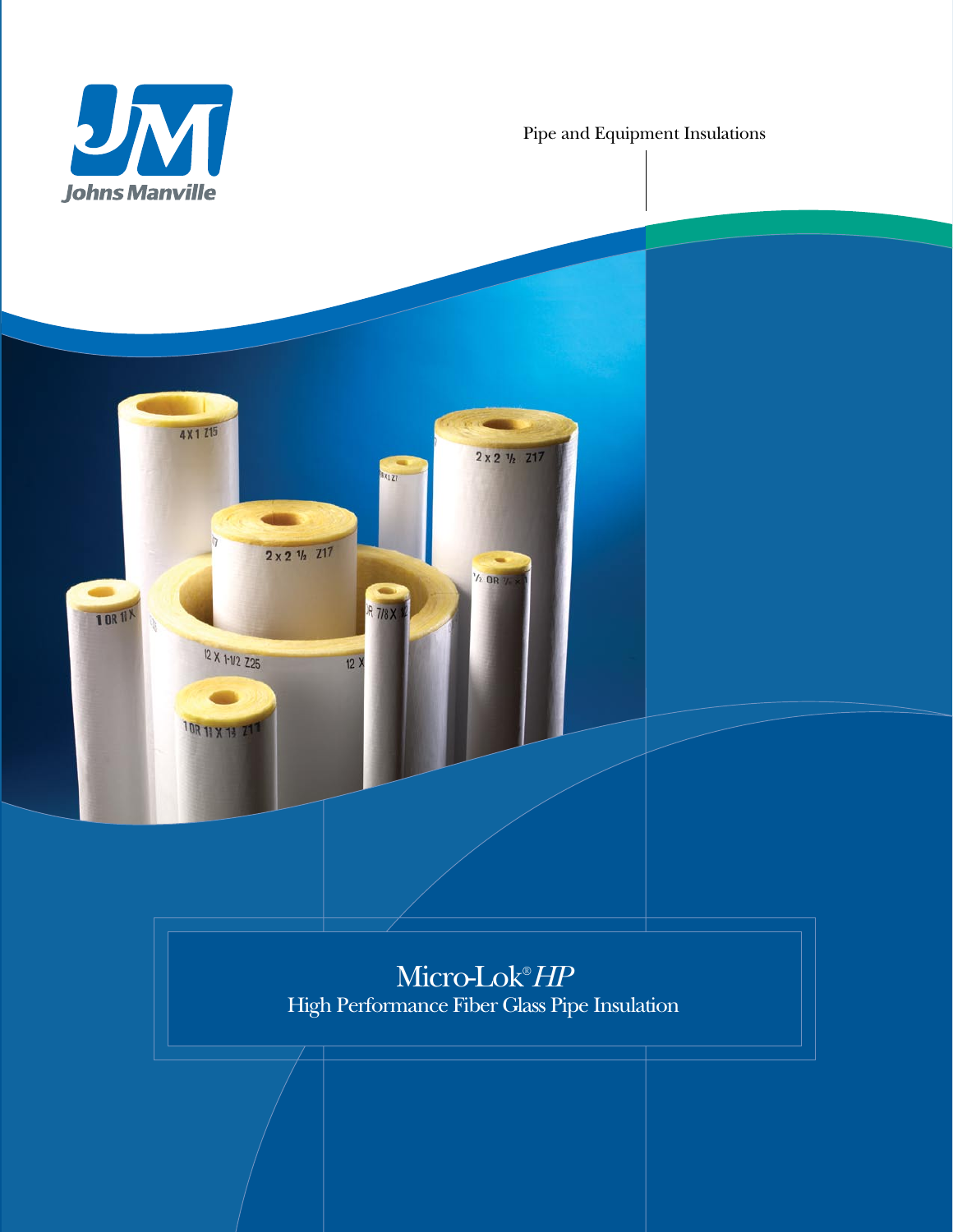

# Table of Contents

### Page

- 2 Product Description and Benefits
- 4 Application Recommendations
- 4 Specification Data
- **5** Short Form Specification
- 8 Qualifications for Use

## Page

- 8 Installation Methods
- 9 Thickness Recommendations
- **9** Cold Applications
- 10 Hot and Cold Applications
- 11 Regional Sales Offices

# Micro-Lok® *HP* High Performance Fiber Glass Pipe Insulation



**Operating Temperature Limits:** 0° to 850°F (-18° to 454°C)

# **Product Description and Benefits**

#### **Description**

Micro-Lok *HP* high performance fiber glass pipe insulation is a rigid, one-piece insulation that offers superior insulating capabilities in applications to 850°F (454°C). It is made from rotary glass fibers bonded with a thermosetting resin. The combination of these materials creates an easily installed, damage-resistant pipe insulation with high thermal efficiency, exceptional sound absorption properties and an increased operating temperature limit. This higher temperature range significantly expands the application potential for fiber glass pipe insulation.

In the manufacturing process, 3-foot (0.92 m) sections of Micro-Lok *HP* pipe insulation are cylindrically formed in one piece, then cut longitudinally through one wall and partially through the other. The result is a one-piece "hinged" construction that opens easily and closes firmly and uniformly along the entire length of the insulation. In addition to simplifying the installation process, the one-piece design used in Micro-Lok *HP* pipe insulation increases thermal effectiveness by creating only one longitudinal joint.

Micro-Lok *HP* pipe insulation is produced in 3-foot (0.92 m) sections for IPS 1⁄2" through 24" (13 mm through 610 mm), and CT sizes from 5⁄8" through 61⁄8" (16 mm through 156 mm), depending on thickness.

Zeston® PVC fitting covers and jacketing are specifically designed for use with Micro-Lok *HP* fiber glass pipe insulation. Ideal applications for combining Zeston PVC products with Micro-Lok *HP* pipe insulation include chilled water piping, pipe systems that must meet USDA or FDA requirements, and exposed interior or exterior piping.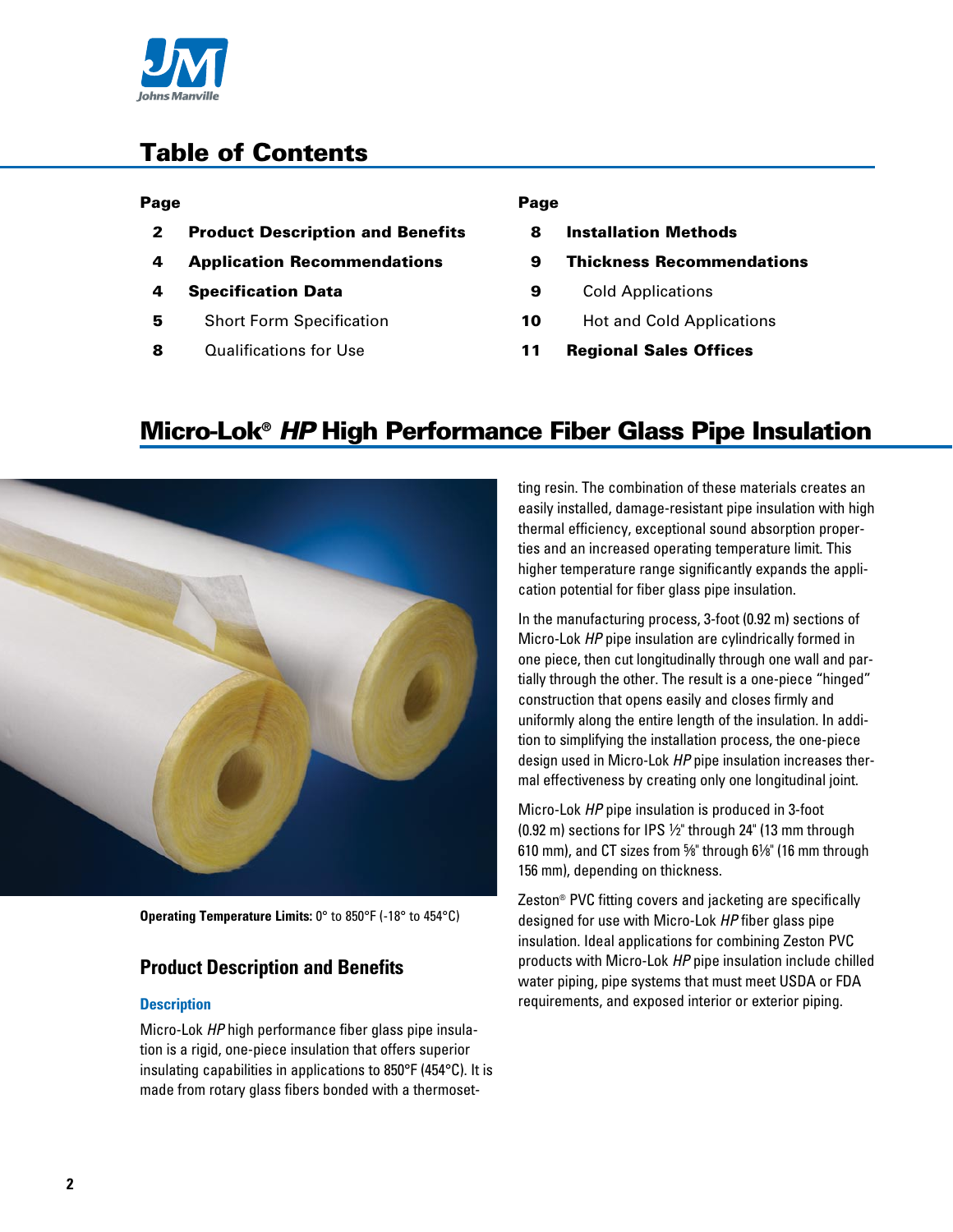

#### **Jacket Types and Available Forms**

#### **ASJ SSL (All-Service Jacket with Self-Sealing Lap**

**Closure System).** The Micro-Lok *HP* fiber glass pipe insulation jacket is a high-density, white kraft bonded to an aluminum foil reinforced with fiber glass yarn. The kraft paper is chemically treated to enhance fire safety. The longitudinal lap of the jacket has a pressure-sensitive tape lap sealing system. A strong acrylic adhesive permits installation in cold weather conditions down to 15°F (-9°C) and will not soften or separate when heat and humidity are high. The adhesive is protected by a strip of easy-lift release paper with a "dry edge" to permit easy removal during installation. Matching pressure-sensitive tape butt strips, using the same adhesive and a quick release paper strip, are supplied in order to totally seal and secure the system, thus eliminating the need for staples.

#### **Applications**

Micro-Lok *HP* pipe insulation is suitable for heating applications up to 850°F (454°C) (see "Qualifications for Use"). It is designed for use on commercial, power or process lines where fire safety and a pleasing appearance are desired. Micro-Lok *HP* pipe insulation can also be used on cold and chilled water lines, brine, refrigerant and special process lines when the joints are sealed to prevent moisture migration. A weather-protective jacket is required for outdoor applications, or abuse-protective Zeston® PVC Jacketing when installed in high traffic areas or under severe conditions of temperature and high humidity.

#### **Advantages**

**High Insulating Efficiency.** For thermal conductivity values, refer to graph of "k" factors on page 4.

**Economical to Apply.** Light weight, simplicity of design and easily fabricated, one-piece construction speeds on-the-job handling and application. With the ASJ SSL jacket, the "dry edge," easy-lift release strip makes application simple, even with gloves on.

**Ready to Paint.** Micro-Lok *HP* ASJ SSL jackets may be painted with a latex paint after installation.

**Time and Cost Reduction.** Micro-Lok *HP* pipe insulation often costs less installed than other types of insulation used in its temperature range (e.g., calcium silicate, mineral wool, or foam insulations).

Some of the advantages of Micro-Lok *HP* pipe insulation that make these cost reductions possible are:

- 1. One-piece construction with full-length "spring hinge" opening helps speed jobsite installation.
- 2. For indoor applications, a factory-applied jacket speeds installation and eliminates the need for an extra jacketing step.
- 3. Micro-Lok *HP* pipe insulation has a unique fiber network pattern that allows for precise and quick fabrication on the job.
- 4. Micro-Lok *HP* pipe insulation is light weight and easy to handle. Only three carton sizes are required to handle most pipe sizes and thicknesses.
- 5. The performance life of Micro-Lok *HP* pipe insulation is further enhanced by the ability of the fiber glass to resist damage from shrinking, swelling, rot and other forms of potential deterioration.

**25/50 Rating.** Micro-Lok *HP* fiber glass pipe insulation combined with Zeston® 2000 PVC insulated fitting covers provides a complete, integrated system with all components 25/50 rated for flame/smoke. See CI-55 product information page for additional information on Zeston 2000 PVC insulated fitting covers.

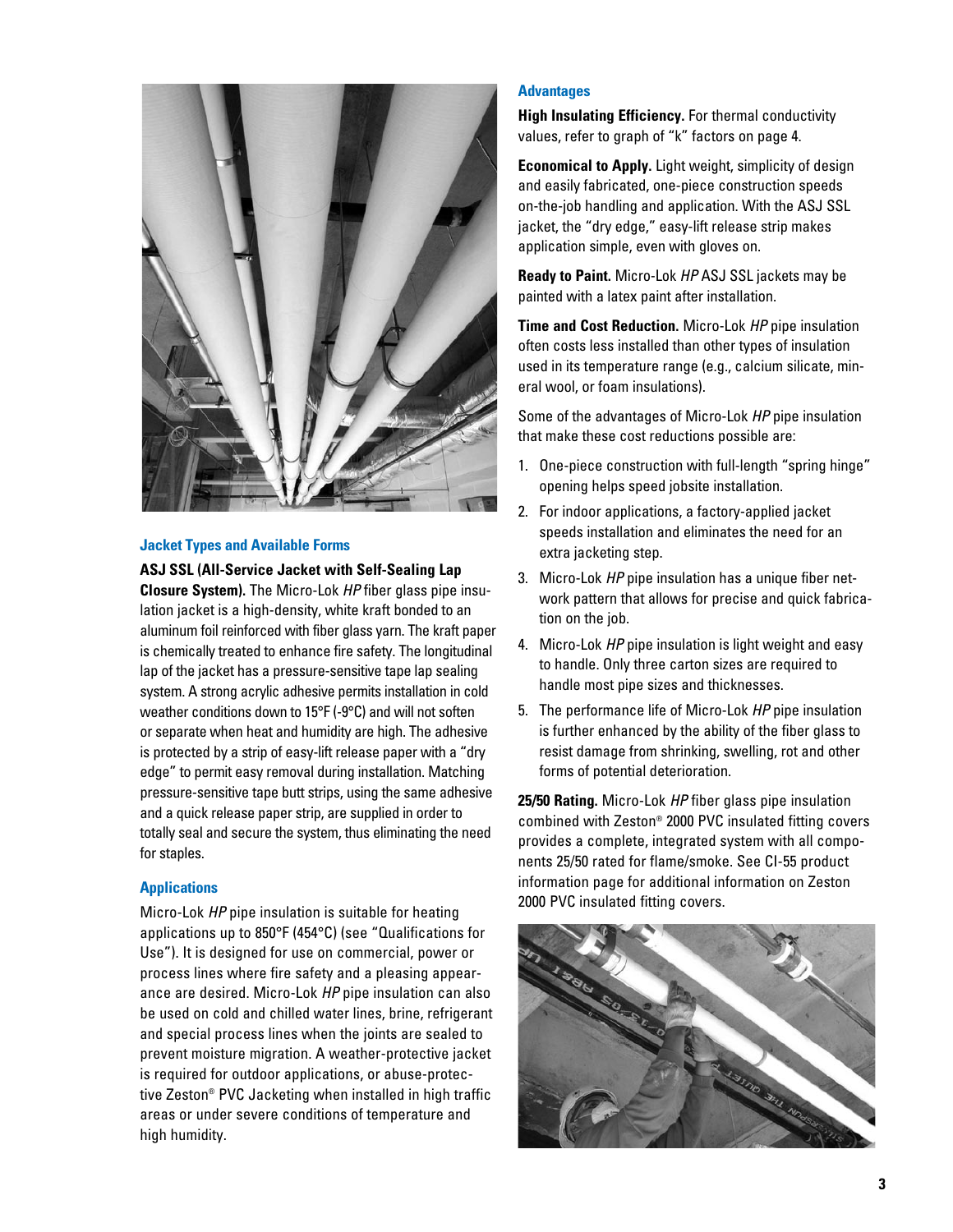# **Qualifications for Use**

A sufficient thickness of insulation must be used to keep the maximum surface temperature of Micro-Lok *HP* pipe insulation below 150°F (66°C). In addition, at operating temperatures above 500°F (260°C), Micro-Lok *HP* pipe insulation must be applied in a thickness ranging from 2" (51 mm) minimum to 6" (152 mm) maximum.



During initial heat-up to operating temperatures above 350°F (177°C), an acrid odor and some smoke may be given off as the organic binders used in the fiber glass pipe insulation begin to decompose. When this occurs, caution should be exercised to ventilate the area well. This loss of binder does not directly affect the thermal performance of the pipe insulation, but the compressive strength and resiliency

of the product are reduced. For applications with excessive physical abuse or vibration at high temperatures, consult the Johns Manville Regional Sales Office for alternate material recommendations.

### **Application Recommendations: ASJ SSL Jacket and Butt Strips**

- 1. Do not apply Micro-Lok *HP* fiber glass pipe insulation if air temperature is below 15°F (-9°C) or above 130°F (54°C) due to the effect of temperature on tape performance. Stapling is recommended when application falls outside this temperature range.
- 2. If stored below 15°F (-9°C) or above 130°F (54°C), insulation cartons should stand within the recommended temperature range for 24 hours prior to application.
- 3. Once release paper is removed, both adhesive and lap must be kept free of dirt and water and the lap sealed immediately.
- 4. When adhered, the lap and butt strips must be pressurized by rubbing firmly with a plastic squeegee or the back of a knife blade to ensure positive closure.

# **Specification Data**

#### **Physical Properties**

| Service Temp. Range<br>(ASTM C 411)                       | $0^{\circ}$ F to 850°F<br>(-18°C to 454°C)                                            |
|-----------------------------------------------------------|---------------------------------------------------------------------------------------|
| <b>Moisture Sorption</b>                                  | <5% by weight                                                                         |
| Alkalinity                                                | $<$ 0.6% expressed as Na <sub>2</sub> O                                               |
| Corrosivity (ASTM C 665)                                  | Does not accelerate                                                                   |
| Capillarity                                               | Negligible (after 24 hours)                                                           |
| Shrinkage (ASTM C 356)                                    | None                                                                                  |
| Microbial Growth<br>(ASTM C 1338)                         | Does not promote<br>microbial growth                                                  |
| <b>Surface Burning</b><br><b>Characteristics</b>          | Composite FHC 25/50 per<br><b>ASTM E 84, NFPA 255,</b><br><b>CAN/ULC S102-M88</b>     |
| <b>Limited Combustibility</b>                             | <b>NFPA 259</b>                                                                       |
|                                                           |                                                                                       |
| <b>Jacketing</b>                                          | <b>ASTM C 1136 (Type I)</b>                                                           |
| <b>Water Vapor Permeance</b><br>(ASTM E 96 - Procedure A) | .02 perms max.                                                                        |
| <b>Burst Strength</b>                                     | 50 Beach Units                                                                        |
| (ASTM D 774)                                              | (1.5 Joules min.)                                                                     |
| <b>Tensile Strength</b><br>(ASTM D 828)                   | 45 lbs./in. (7.9N/mm)<br>width min. (MD)<br>30 lbs./in. (5.23N/mm)<br>width min. (CD) |

### **Thermal Conductivity ("k") ASTM C 335**



#### **Specification Compliance**

ASTM C 547 Type I (Replaces HH-I-558B, Form D, Type III, Class 12, Class 13 up to 850°F [454°C]) ASTM C 585 - Dimension Standard

ASTM C 1136 (Jacketing)

(Replaces HH-B-100B, Type I & II) MIL-I-22344D

NRC 1.36, ASTM C 795, MIL-I-24244C

USCG 164.109 - Complies; Certification Pending

New York City MEA # 330-85-M

NFPA 90A & 90B, FHC 25/50 & Limited Combustibility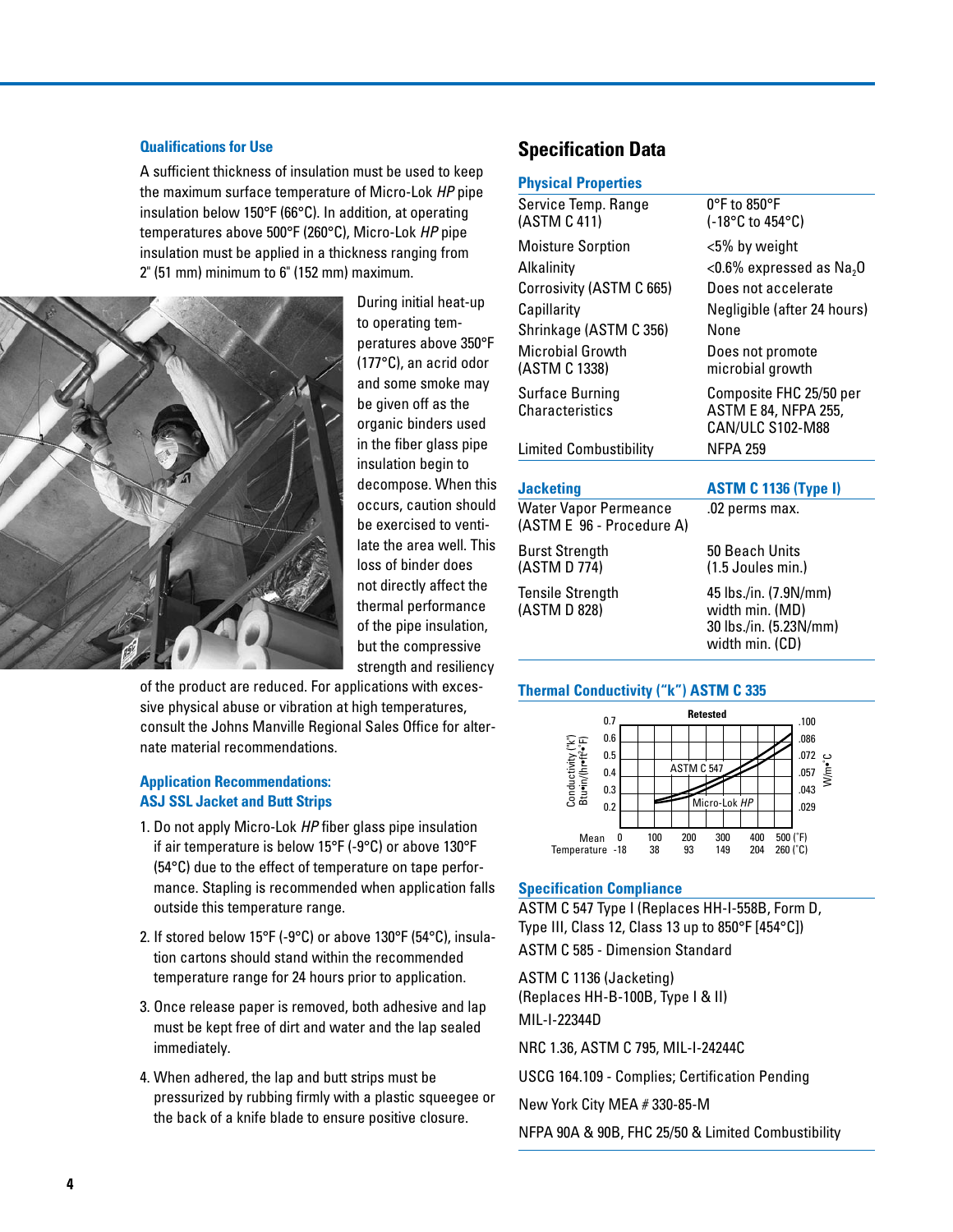| <b>Green Building Attributes</b>                                                    |                                |                  |
|-------------------------------------------------------------------------------------|--------------------------------|------------------|
| <b>Manufacturing Location</b>                                                       | Defiance, Ohio (43512)         |                  |
| <b>Recycled Content</b>                                                             | Pending                        |                  |
| Pre-consumer                                                                        |                                |                  |
| <b>Recycled Content</b>                                                             | Pending                        |                  |
| Post-consumer                                                                       |                                |                  |
| <b>Volatile Organic Compounds</b><br>(ASTM D 5116)                                  | Total                          | $0.15$ g/l       |
| (Analysis ASTM D 6196<br>& ASTM D 5197)                                             |                                |                  |
| <b>Fiber Glass Pipe Insulation</b>                                                  | Formaldehyde                   | 0.009<br>ppm     |
|                                                                                     | Aldehydes                      | 0.009<br>ppm     |
| <b>Volatile Organic Compounds</b><br>(Calculated) Self-Sealing Lap<br>& Butt Strips | Total                          | <49 g/l          |
|                                                                                     |                                |                  |
| <b>Green Building Certifications</b>                                                |                                |                  |
| <b>Recycled Content</b>                                                             | <b>Not Currently Available</b> |                  |
| ES 1350 Compliance                                                                  | Not Certified                  |                  |
| California Title 24 Compliant                                                       | <b>Not Currently Available</b> |                  |
| <b>ENERGY STAR®</b>                                                                 | <b>Not Currently Available</b> |                  |
| <b>LEED Credits</b>                                                                 | See JM.com/buildgreen          |                  |
| LEED-NC                                                                             | <b>JM LEED Credit Guide</b>    |                  |
|                                                                                     | HIG-1231                       |                  |
| EcoLogo <sup>M</sup> - Canadian<br>Environmental                                    | N/A                            |                  |
| <b>Choice Program</b>                                                               |                                |                  |
|                                                                                     |                                |                  |
| <b>ASTM Test Methods and Guidelines</b>                                             |                                |                  |
| C 335                                                                               | <b>Thermal Conductivity</b>    |                  |
| C <sub>356</sub>                                                                    |                                | Linear Shrinkage |

| Linear Shrinkage                             | C 356  |
|----------------------------------------------|--------|
| <b>Hot Surface Performance</b>               | C 411  |
| Pipe Insulation                              | C 547  |
| Simplified Dimensional Standards for Nesting | C 585  |
| (Except 3/4" [20 mm] IPS, 1" [25 mm] IPS     |        |
| and 1%" [41 mm] CT)                          |        |
| Vapor Barrier Jacketing (Type I)             | C 1136 |
| <b>Fungi Resistance</b>                      | C 1338 |
|                                              |        |

The maximum use temperature of an insulating material is that temperature above which it no longer provides satisfactory or effective service as a thermal insulation, when applied under conditions of normal usage. A normal condition implies a nondestructive atmosphere, moderate applied loads, limited vibration and moderate thermal stresses.

No single test for determining the maximum use temperature is applicable to all types of insulation or even to any one type of insulation under all possible conditions of use.

Johns Manville uses the following ASTM Test Procedures as guidelines in the evaluation of Micro-Lok *HP* fiber glass pipe insulation and in the determination of the recommended maximum use temperature:

**ASTM C 335.** Thermal conductivity of pipe insulation.

**ASTM C 356.** Linear shrinkage of preformed, high temperature thermal insulation subjected to soaking heat. Micro-Lok *HP* pipe insulation shows negligible linear shrinkage and/or warpage after the test period, with the loss in weight not exceeding 10 percent when exposed to the test temperature.

**ASTM C 411.** Hot surface performance of high temperature thermal insulation. Micro-Lok *HP* fiber glass pipe insulation does not flame, glow, smolder, crack, delaminate or warp after 96-hr. exposure to the heated surface. The fiber glass pipe insulation can produce smoke and/or produce an acrid odor during initial heat-up.

The following ASTM Test Procedures are used as guidelines in the production of Micro-Lok *HP* fiber glass pipe insulation.

**ASTM C 585.** Inner and outer diameters of rigid thermal insulation, for nominal sizes of pipe and tubing (NPS System). Micro-Lok *HP* fiber glass pipe insulation is produced in standard sizes in order to facilitate double-layer nesting applications or retrofit at a later date. This practice provides that the inner diameter of any section of insulation is consistent with the outer diameter of pipes and tubes.

**ASTM E 84.** Surface Burning Characteristics of building materials. Micro-Lok *HP* fiber glass pipe insulation has a maximum flame spread rating of 25, maximum smoke developed rating of 50, representing an FHC 25/50.

**ASTM C 547.** Standard specification for mineral fiber, preformed pipe insulation. Type I is for use up to 850°F (454°C) with a minimum density of 3 pcf (48 kg/m<sup>3</sup>).

**ASTM C 1136.** Standard specification for flexible, low permeance vapor retarders for thermal insulation.

**ASTM C 1338.** Standard test method for determining fungi resistance of insulation materials and facings.

## **Short Form Specification**

**Scope.** The work covered by this specification consists of furnishing all labor, equipment, materials and accessories and performing all operations necessary for the installation of all insulation for the plumbing, heating and air conditioning systems, in strict accordance with the insulation section of this specification and applicable drawings and subject to the terms and conditions of the contract.

All insulation should be installed by skilled workmen regularly engaged in this type of work. Insulation should be Micro-Lok *HP* fiber glass pipe insulation or products of equal performance, subject to approval prior to installation.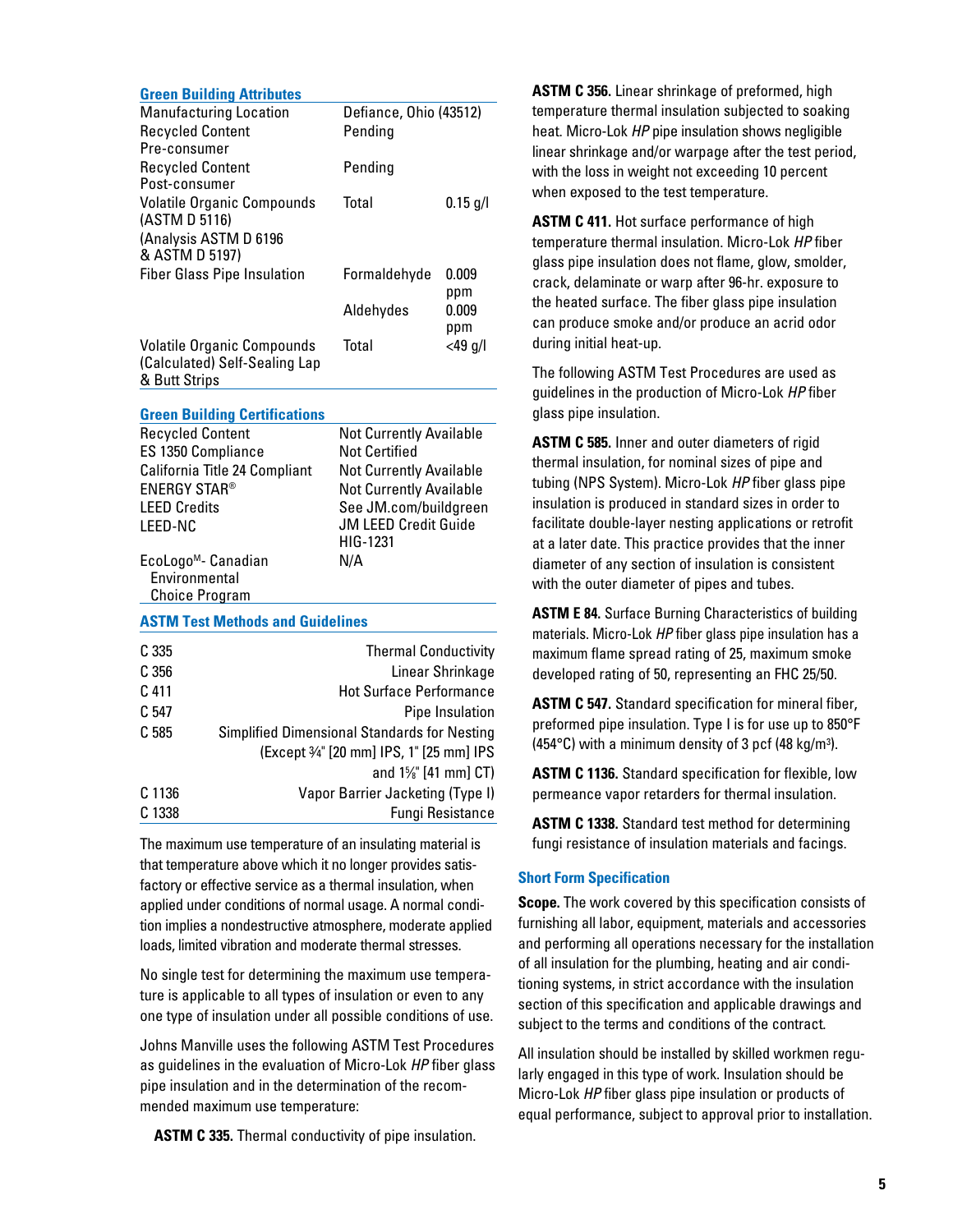**Surface Burning Characteristics.** All insulation should have composite (insulation, jacket, tape seal and adhesive used to adhere the jacket to the insulation) Fire and Smoke Hazard ratings as tested under Procedure ASTM E 84 and NFPA 255, not exceeding:

| Flame Spread25    |  |
|-------------------|--|
| Smoke Developed50 |  |

PVC fitting covers, jacketing and accessories such as adhesives, mastics, cements and cloth for fittings should have the same component ratings as listed above.

Paper laminate jackets should be permanently flame and smoke resistant. Chemicals used for treating paper in jacket laminates should not be water soluble and should be unaffected by water and humidity.

Insulation should be applied on clean, dry surfaces and only after tests and approvals required by the specifications have been completed.

All pipe insulation should be continuous through wall and ceiling openings and sleeves, except where fire stop materials are required.

Insulation on all cold surfaces must be applied with a continuous, unbroken vapor seal. Hangers, supports, anchors, etc., that are secured directly to cold surfaces must be adequately insulated and vapor sealed to prevent condensation. Under severe conditions of physical abuse or high humidity, additional protection is required.

All surface finishes are to be extended to protect all surfaces, ends and raw edges of insulation.

Rigid insulation inserts should be installed on pipe sizes 1½" (38 mm) or larger under outside hangers. Inserts should be of equal thickness to the adjoining insulation and should be provided with vapor retarder seals where required.

Insulation inserts should not be less than the following lengths:

| <b>Pipe Size</b>              | Length       |     |     |
|-------------------------------|--------------|-----|-----|
| in.                           | mm           | ın. | mm  |
| $1\frac{1}{2} - 2\frac{1}{2}$ | $40 -$<br>65 | 10  | 254 |
| 3<br>6                        | $80 - 150$   | 12  | 305 |
| 8<br>$-10$                    | $200 - 250$  | 16  | 406 |
| & up<br>12                    | 300 & up     | 22  | 559 |

Galvanized metal shields should be applied between hangers or supports and the pipe insulation. Shields should be formed to fit the insulation and should extend up to the centerline of the pipe and the length specified for the insulation hanger inserts less 4" (102 mm) to allow for vapor retarding butt joints on each side of shields.

Specified adhesives, mastics and coatings should be applied at the manufacturer's recommended minimum coverage per gallon.

# **All Indoor Piping Systems Operating Up to 850°F (454°C)**

**Piping Exposed and Concealed** Micro-Lok *HP* ASJ SSL (aluminized foil-scrim-kraft laminate and pressuresensitive tape).

Insulation should be applied over clean, dry pipe with all joints butted firmly together. Longitudinal jacket laps and butt strips should be smoothly secured according to manufacturer's recommendations.

# **Application Recommendations: ASJ SSL Jacket & Butt Strips**

- 1. Do not apply Micro-Lok *HP* fiber glass pipe insulation if air temperature is below 15°F (-9°C) or above 130°F (54°C), due to the effect of temperature on tape performance. We recommend stapling when application falls outside this temperature range.
- 2. If stored below 15°F (-9°C) or above 130°F (54°C), insulation cartons should stand within the recommended temperature range for 24 hours prior to application.
- 3. Once release paper is removed, both adhesive and lap must be kept free of dirt and water and the lap sealed immediately.
- 4. When adhered, the lap and butt strips must be pressurized by rubbing firmly with a plastic squeegee or the back of a knife blade to ensure positive closure.

**Note to the Specifier.** Delete sections not used; fill in correct selections where indicated and/or add other information as required. Insulation thickness or thermal resistances are not indicated; they should be derived from the designer's own calculations and/or from sources such as:

ASHRAE Std. 90.1-2004 "Energy Efficient Design of New Buildings Except New Low-Rise Residential Buildings"

NAIMA Economic Insulation Thickness Guidelines for Piping and Equipment

NAIMA 3E Plus® Insulation Thickness Computer Program

Refer to product information pages for physical and thermal properties and compliance with standards and specifications.

#### **Fittings**

Fittings, valves and flanges should be insulated with Zeston 2000 PVC insulated fitting covers and Hi-Lo® Temp insulation inserts.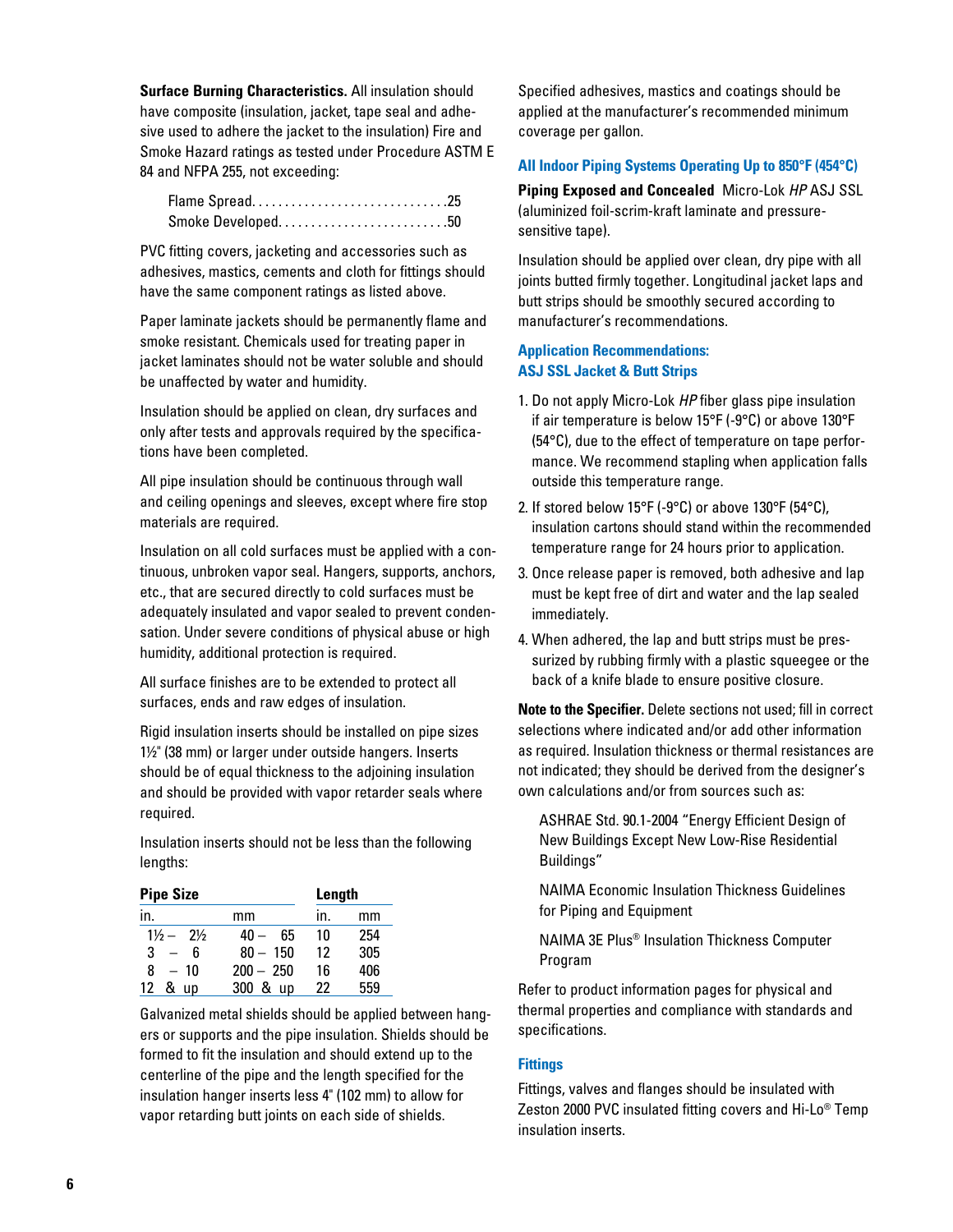#### **Hot Systems**

Fittings should be insulated by applying the proper factory precut Hi-Lo Temp insulation insert to the pipe fitting. The ends of the Hi-Lo Temp insulation insert should be tucked snugly into the throat of the fitting and the edges adjacent to the pipe covering tufted and tucked in, fully insulating the pipe fitting. The Zeston 2000 PVC fitting cover is then applied and should be secured by tack fastening, banding or taping the ends to the adjacent pipe covering.

On fittings where the operating temperature exceeds 250°F (121°C), two or more layers of the Hi-Lo Temp insulation inserts should be applied prior to the installation of the Zeston 2000 PVC fitting cover in order to limit the temperature to less than or equal to 150ºF (66ºC). The first layer should be applied with a few wrappings of fiber glass yarn to eliminate voids or hot spots.

#### **Cold Systems**

Fittings should be insulated by applying the proper factory precut Hi-Lo Temp insulation insert to the pipe fitting. The ends of the Hi-Lo Temp insulation insert should be tucked snugly into the throat of the fitting and the edges adjacent to the pipe covering tufted and tucked in, fully insulating the pipe fitting.

A vapor retarder mastic compatible with the Zeston 2000 PVC should be applied around the edges of the adjoining pipe insulation and on the fitting cover throat overlap seam. The Zeston 2000 PVC fitting cover is then applied and should be secured with pressure-sensitive white Z-Tape along the circumferential edges. The tape should extend over the adjacent pipe insulation and have an overlap on itself at least 2" (51 mm) on the downward side.

On fittings where the operating temperature is below 45°F (7°C), two or more layers of the Hi-Lo Temp insulation inserts should be applied with the first layer being secured with a few wrappings of fiber glass yarn.

## **Refrigerant Systems and Cold Systems in Severe Ambient Conditions**

Fittings should be insulated to a full thickness as the adjacent pipe insulation, with either Hi-Lo inserts or segmented pipe insulation which has been mitered to conform to the Zeston 2000 PVC fitting cover. An intermediate vapor retarder compatible with the Zeston 2000 PVC should be applied, completely sealing the insulation prior to installing the Zeston 2000 PVC fitting cover. A vapor retarder mastic should then be applied around the edges of the adjoining pipe insulation and on the fitting cover overlap seam. The Zeston 2000 PVC fitting cover is then applied and should be secured with pressure-sensitive white Z-Tape along the throat seam and the circumferential edges overlapping itself 2" (51 mm) on the downward side.

**Note:** For more detailed, illustrated installation instructions for the various systems, please refer to CI-35.

## **Outdoor Piping Systems Operating Up to 850°F (454°C)**

**Piping and Fittings.** Micro-Lok *HP* plain pipe insulation should be wired or taped in place over clean, dry pipe with all joints butted firmly together. If a vapor retarder is required, Micro-Lok *HP* fiber glass pipe insulation should be used.

The insulation should be finished with metal jacketing with a laminated moisture retarder or Zeston 2000 PVC in 20 or 30 mil (0.5 or 0.8 mm) thickness. Metal jacketing should be overlapped 2" to 3" (51 mm to 76 mm) and held in place with metal bands. Zeston 2000 PVC jacketing should be secured by overlapping and sealing all joints with Zeston Perma-Weld® solvent welding adhesive. (Refer to CI-35 for detailed installation instructions for Zeston 2000 PVC jacketing and fitting covers.) Elbows and tees for metal-jacketed systems should be finished with matching metal fitting covers. Other fittings in metal-jacketed systems should be finished with conventional weather-resistant insulating materials with painted aluminum finish.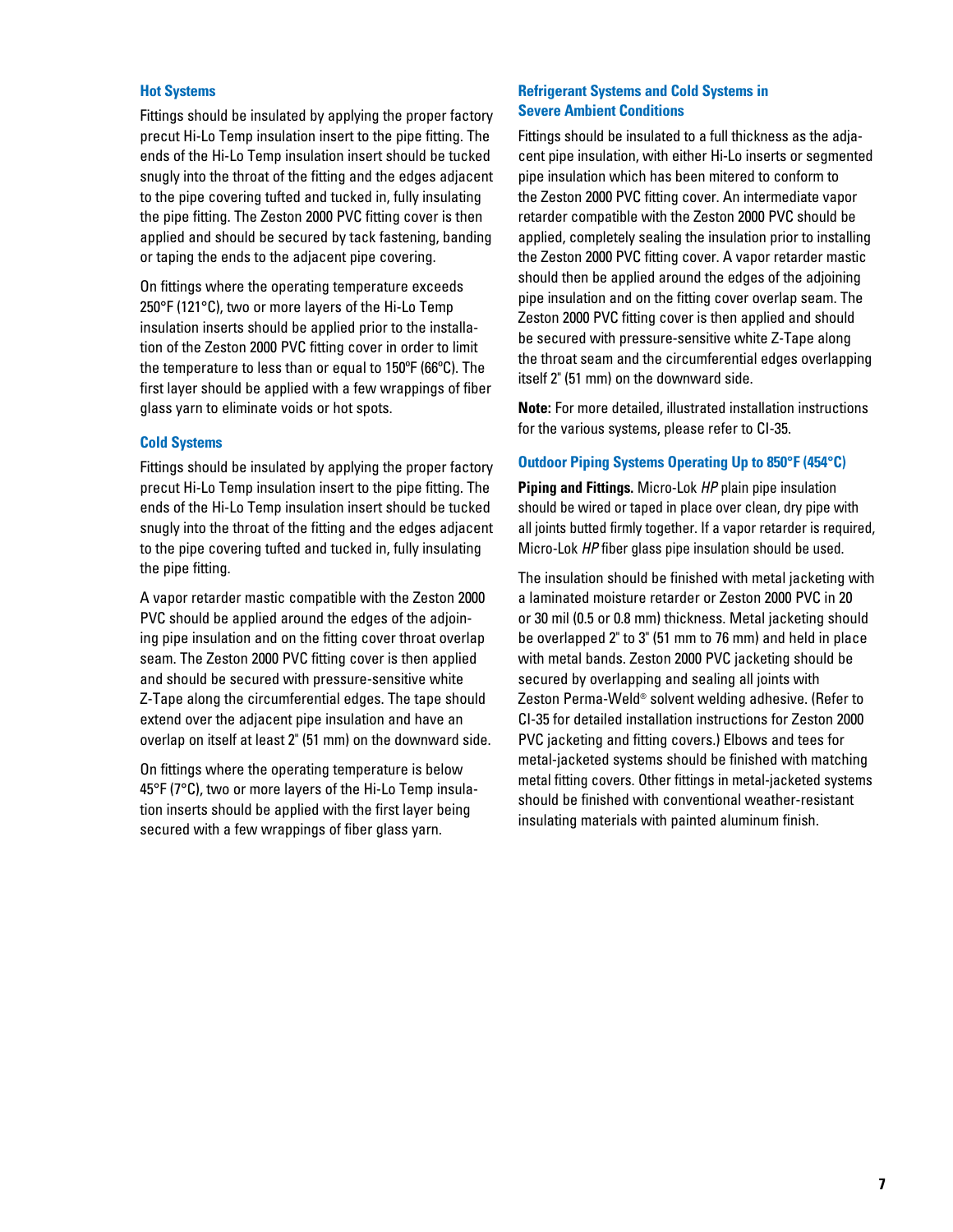#### **Qualifications for Use**

**Fitting Insulation.** When the pipe insulation thickness is greater than 1½" (38 mm) or the pipe temperature is greater than 250°F (121°C) or less than 45°F (7°C), additional insulation inserts should be used. A rule of a thumb for these conditions is to use one Hi-Lo Temp insert for each additional 1" (25 mm) of pipe insulation.

**Fitting Cover.** The temperature of the Zeston 2000 PVC fitting cover must be kept below 150°F (66°C) by the use of a proper thickness of insulation and by keeping the PVC cover away from contact with, or exposure to, sources of direct or radiant heat.

# **Installation Methods**

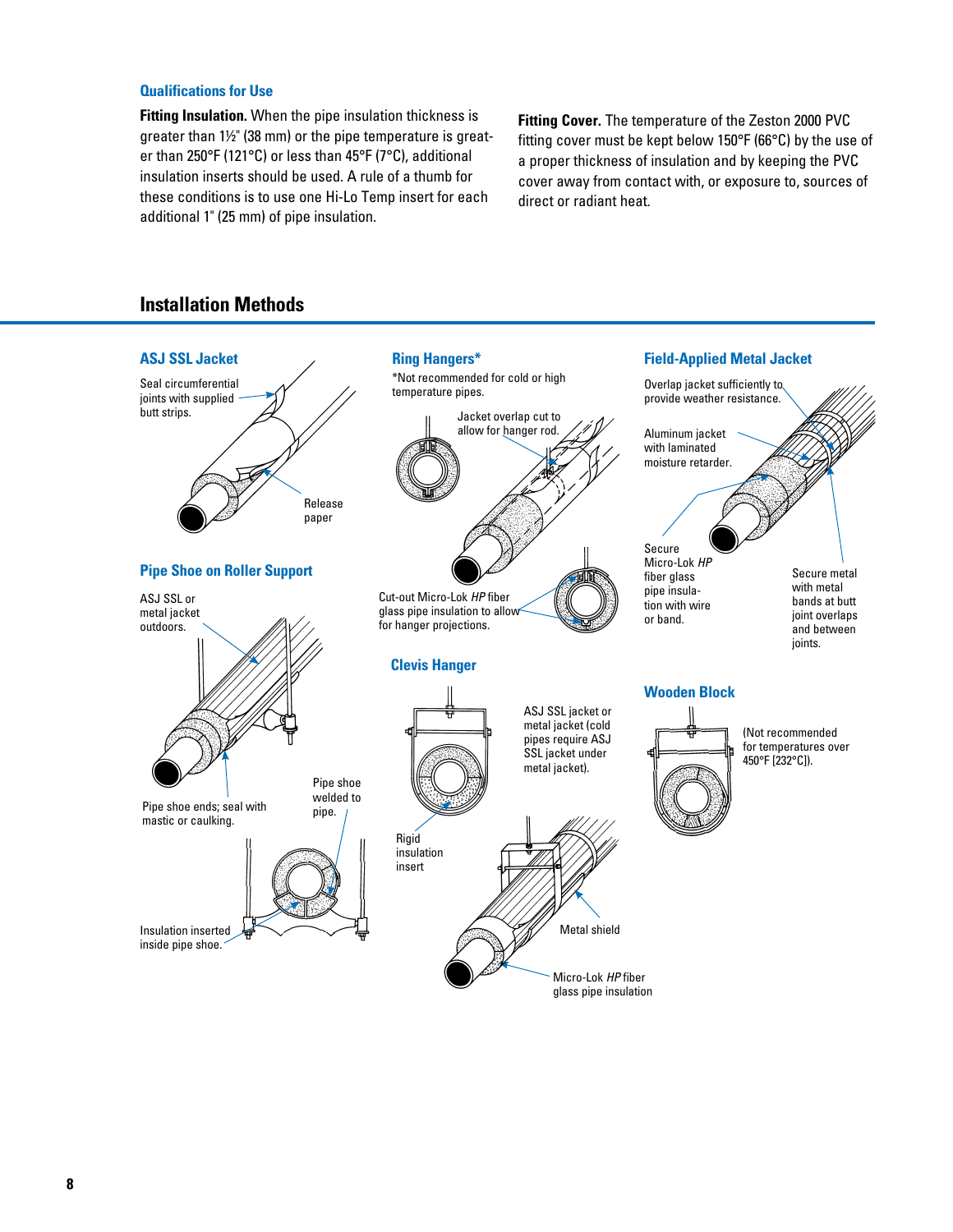# **Thickness Recommendations**

# Cold Applications Condensation Control

# **Minimum Insulation Thickness to Prevent Condensation**

(Based on still air and ASJ SSL Jacket)

| <b>Operating</b>   | 80°F & 90% RH            |                       | 80°F & 70% RH            |                | 80°F & 50% RH            |                |
|--------------------|--------------------------|-----------------------|--------------------------|----------------|--------------------------|----------------|
| Pipe Temp.<br>(°F) | <b>Pipe Size</b><br>(in) | Thick.<br>(in)        | <b>Pipe Size</b><br>(in) | Thick.<br>(in) | <b>Pipe Size</b><br>(in) | Thick.<br>(in) |
| $0 - 34$           | Up to 1                  | 2                     |                          |                |                          |                |
|                    | $1\frac{1}{4}$ to 2      | $2\frac{1}{2}$        | Up to 8                  |                | Up to 8                  |                |
|                    | $2\frac{1}{2}$ to 8      | 3                     | 10 to 30                 | $1\frac{1}{2}$ | 10 to 30                 |                |
|                    | 10 to 30                 | $3\frac{1}{2}$        |                          |                |                          |                |
| $35 - 49$          | Up to $1\frac{1}{2}$     | $1\frac{1}{2}$        | Up to 4                  |                | Up to 30                 |                |
|                    | 2 to 8                   | $\mathbf{2}^{\prime}$ | $4\frac{1}{2}$ to 30     |                |                          |                |
|                    | 10 to 30                 | $2\frac{1}{2}$        |                          |                |                          |                |
| $50 - 70$          | Up to 3                  | $1\frac{1}{2}$        |                          |                |                          |                |
|                    | $3\frac{1}{2}$ to 20     | $1\frac{1}{2}$        | Up to $30$               | $\frac{1}{2}$  | Up to 30                 | $\frac{1}{2}$  |
|                    | 24 to 30                 | $1\frac{1}{2}$        |                          |                |                          |                |

| <b>Operating</b>   |                          | 27°C & 90% RH  |                          | 27°C & 70% RH  | 27°C & 50% RH            |                |
|--------------------|--------------------------|----------------|--------------------------|----------------|--------------------------|----------------|
| Pipe Temp.<br>(°C) | <b>Pipe Size</b><br>(mm) | Thick.<br>(mm) | <b>Pipe Size</b><br>(mm) | Thick.<br>(mm) | <b>Pipe Size</b><br>(mm) | Thick.<br>(mm) |
| $-18$ to 1         | Up to 25                 | 51             |                          |                |                          |                |
|                    | 32 to 50                 | 64             | Up to 200                | 25             | Up to 200                | 25             |
|                    | 65 to 200                | 76             | 250 to 750               | 38             | 250 to 750               | 25             |
|                    | 250 to 750               | 89             |                          |                |                          |                |
| $2 - 9$            | Up to $40$               | 38             | Up to 100                | 25             | Up to 750                | 25             |
|                    | 50 to 200                | 51             | 115 to 750               | 25             |                          |                |
|                    | 250 to 750               | 64             |                          |                |                          |                |
| $10 - 21$          | Up to 80                 | 38             |                          |                |                          |                |
|                    | 90 to 500                | 38             | Up to 750                | 13             | Up to 750                | 13             |
|                    | 600 to 750               | 38             |                          |                |                          |                |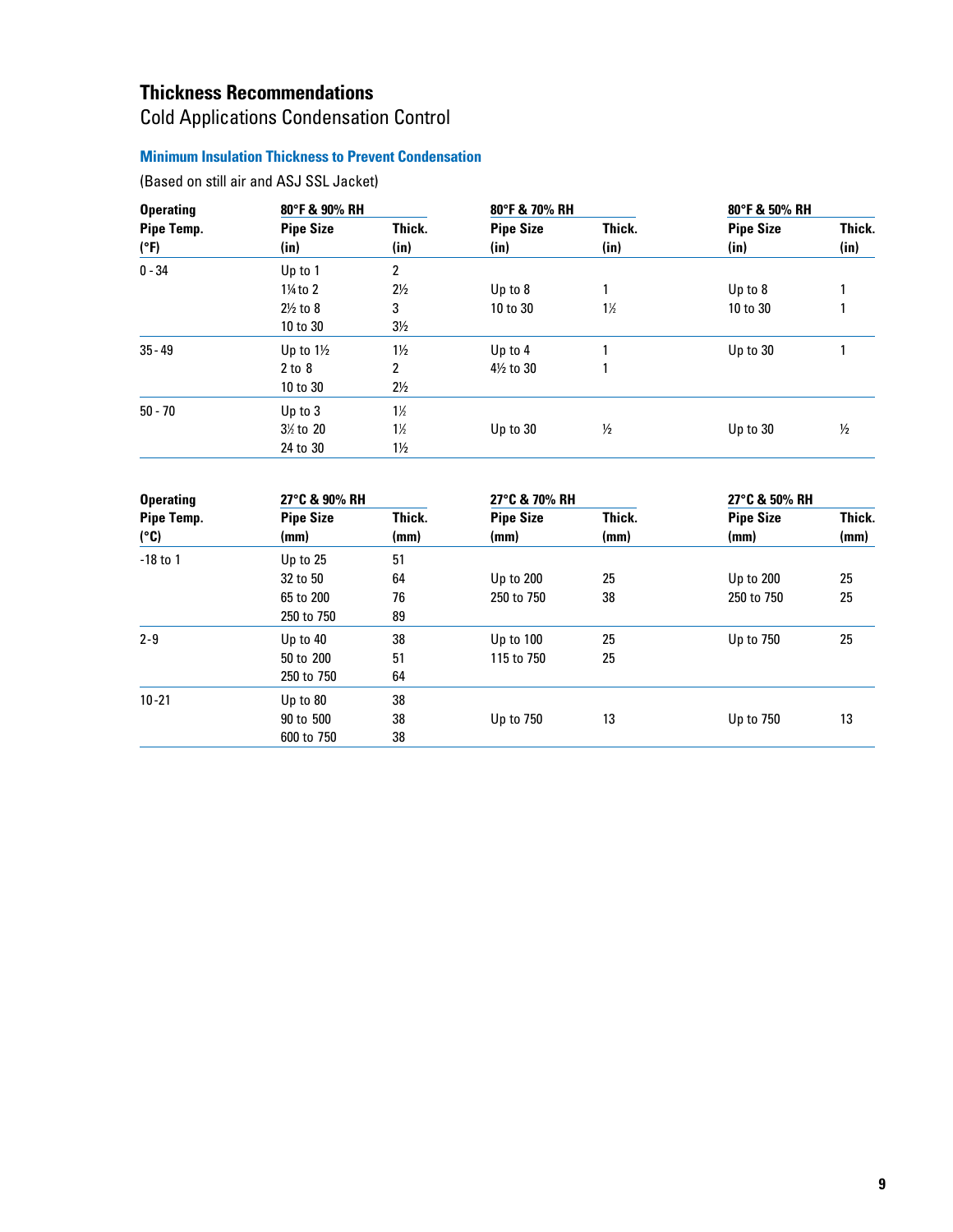# Hot and Cold Applications ASHRAE Std. 90.1-1989

| <b>Conductivity</b> | <b>Mean Rating</b> | <b>Run Outs<sup>a</sup></b>                                                                                                                                                                         |                                                                |                              |                        |         |         |
|---------------------|--------------------|-----------------------------------------------------------------------------------------------------------------------------------------------------------------------------------------------------|----------------------------------------------------------------|------------------------------|------------------------|---------|---------|
| Range               | Temperature        | up to $2"$                                                                                                                                                                                          | 1" and less                                                    | $1\frac{1}{4}$ " to 2"       | $2\frac{1}{2}$ " to 4" | 5" & 6" | 8" & up |
|                     |                    |                                                                                                                                                                                                     |                                                                |                              |                        |         |         |
|                     |                    | (in)                                                                                                                                                                                                | (in)                                                           | (in)                         | (in)                   | (in)    | (in)    |
| $0.32 - 0.34$       | 250                | 1.5                                                                                                                                                                                                 | 2.5                                                            | 2.5                          | $3.0\,$                | 3.5     | 3.5     |
| $0.29 - 0.31$       | 200                | 1.5                                                                                                                                                                                                 | 2.0                                                            | 2.5                          | 2.5                    | 3.5     | 3.5     |
| $0.27 - 0.30$       | 150                | 1.0                                                                                                                                                                                                 | 1.5                                                            | 1.5                          | 2.0                    | 2.0     | 3.5     |
| $0.25 - 0.29$       | 125                | 0.5                                                                                                                                                                                                 | 1.5                                                            | 1.5                          | 1.5                    | 1.5     | 1.5     |
| $0.24 - 0.28$       | 100                | 0.5                                                                                                                                                                                                 | 1.0                                                            | 1.0                          | 1.0                    | 1.5     | 1.5     |
|                     |                    |                                                                                                                                                                                                     |                                                                |                              |                        |         |         |
| $0.24 - 0.28$       | 100                | 0.5                                                                                                                                                                                                 | 1.0                                                            | 1.0                          | 1.5                    | 1.5     | 1.5     |
|                     |                    |                                                                                                                                                                                                     |                                                                |                              |                        |         |         |
| $0.23 - 0.27$       | 75                 | 0.5                                                                                                                                                                                                 | 0.5                                                            | 0.75                         | 1.0                    | 1.0     | 1.0     |
| $0.23 - 0.27$       | 75                 | 1.0                                                                                                                                                                                                 | 1.0                                                            | 1.5                          | 1.5                    | 1.5     | 1.5     |
|                     |                    | <b>Insulation Conductivity</b><br>Btu•in/(hr•ft <sup>2•</sup> °F)(°F)<br>Domestic and Service Hot Water Systems <sup>b</sup><br>Cooling Systems (Chilled Water, Brine and Refrigerant) <sup>c</sup> | <b>Heating Systems (Steam, Steam Condensate and Hot Water)</b> | <b>Nominal Pipe Diameter</b> |                        |         |         |

#### **Minimum Pipe Insulation**

a Runouts to individual terminal units not exceeding 12 ft. (3.66 m) in length.

<sup>b</sup> Applies to recirculating sections of service or domestic hot water systems and first 8 ft. (2.44 m) from storage tank for non-recirculating systems.

**<sup>c</sup> The required minimum thicknesses do not consider water vapor transmission and condensation. Additional insulation, vapor retarders, or both, may be required to limit water vapor transmission and condensation.**

# Hot and Cold Applications ASHRAE Std. 90.1-2004

#### **Minimum Pipe Insulation**

| <b>Fluid Design Operating</b>                                          | <b>Insulation Conductivity</b>      |                    | <b>Nominal Pipe Diameter</b> |                       |                        |            |         |
|------------------------------------------------------------------------|-------------------------------------|--------------------|------------------------------|-----------------------|------------------------|------------|---------|
| <b>Temperature</b>                                                     | <b>Conductivity</b>                 | <b>Mean Rating</b> | Less than                    | 1" to less            | $1\frac{1}{2}$ to less | 4" to less | 8" & up |
| Range                                                                  | Range <sup>*</sup>                  | <b>Temperature</b> | 1"                           | than $1\frac{1}{2}$ " | than 4"                | than 8"    |         |
| Heating Systems (Steam, Steam Condensate and Hot Water) <sup>†**</sup> |                                     |                    |                              |                       |                        |            |         |
| (°F)                                                                   | Btu•in/(hr•ft <sup>2</sup> •°F)(°F) |                    | (in)                         | (in)                  | (in)                   | (in)       | (in)    |
| Above 350                                                              | $0.32 - 0.34$                       | 250                | 2.5                          | 3.0                   | 3.0                    | 4.0        | 4.0     |
| $251 - 350$                                                            | $0.29 - 0.32$                       | 200                | 1.5                          | 2.5                   | 3.0                    | 3.0        | 3.0     |
| $201 - 250$                                                            | $0.27 - 0.30$                       | 150                | 1.5                          | 1.5                   | 2.0                    | 2.0        | 2.0     |
| $141 - 200$                                                            | $0.25 - 0.29$                       | 125                | 1.0                          | 1.0                   | 1.0                    | 1.5        | 1.5     |
| $105 - 140$                                                            | $0.22 - 0.28$                       | 100                | 0.5                          | 0.5                   | 1.0                    | 1.0        | 1.0     |
| <b>Domestic and Service Hot Water Systems</b>                          |                                     |                    |                              |                       |                        |            |         |
| 105 and Greater                                                        | $0.22 - 0.28$                       | 100                | 0.5                          | 0.5                   | 1.0                    | 1.0        | 1.0     |
| <b>Cooling Systems (Chilled Water, Brine and Refrigerant)</b> ††       |                                     |                    |                              |                       |                        |            |         |
| $40 - 60$                                                              | $0.22 - 0.28$                       | 100                | 0.5                          | 0.5                   | 1.0                    | 1.0        | 1.0     |
| Below 40                                                               | $0.22 - 0.28$                       | 100                | 0.5                          | 1.0                   | 1.0                    | 1.0        | 1.5     |

\* For insulation outside the stated conductivity range, the minimum thickness (*T* ) should be determined as follows:

$$
T = r \{ (1 + t/r)^{K/k} - 1 \}
$$

where  $T =$  minimum insulation thickness (in.),  $r =$  actual outside radius of pipe (in.),  $t =$  insulation thickness listed in this table for applicable fluid temperature and pipe size, *K* = conductivity of alternate material at mean rating temperature indicated for the applicable fluid temperature (Btu•in/[hr•ft2 •°F]); and *k* = the upper value of the conductivity range listed in this table for the applicable fluid temperature.

† These thicknesses are based on energy efficiency considerations only. Additional insulation is sometimes required relative to safety issues/surface temperature.

\*\* Piping insulation is not required between the control valve and coil on run outs when the control valve is located within 4 ft. (1.22 m) of the coil and the pipe size is 1 in. (25 mm) or less.

†† **These thicknesses are based on energy efficiency considerations only. Issues such as water vapor permeability or surface condensation sometimes require vapor retarders or additional insulation.**

# **Please consult your local Building Code to determine which version compliance is required.**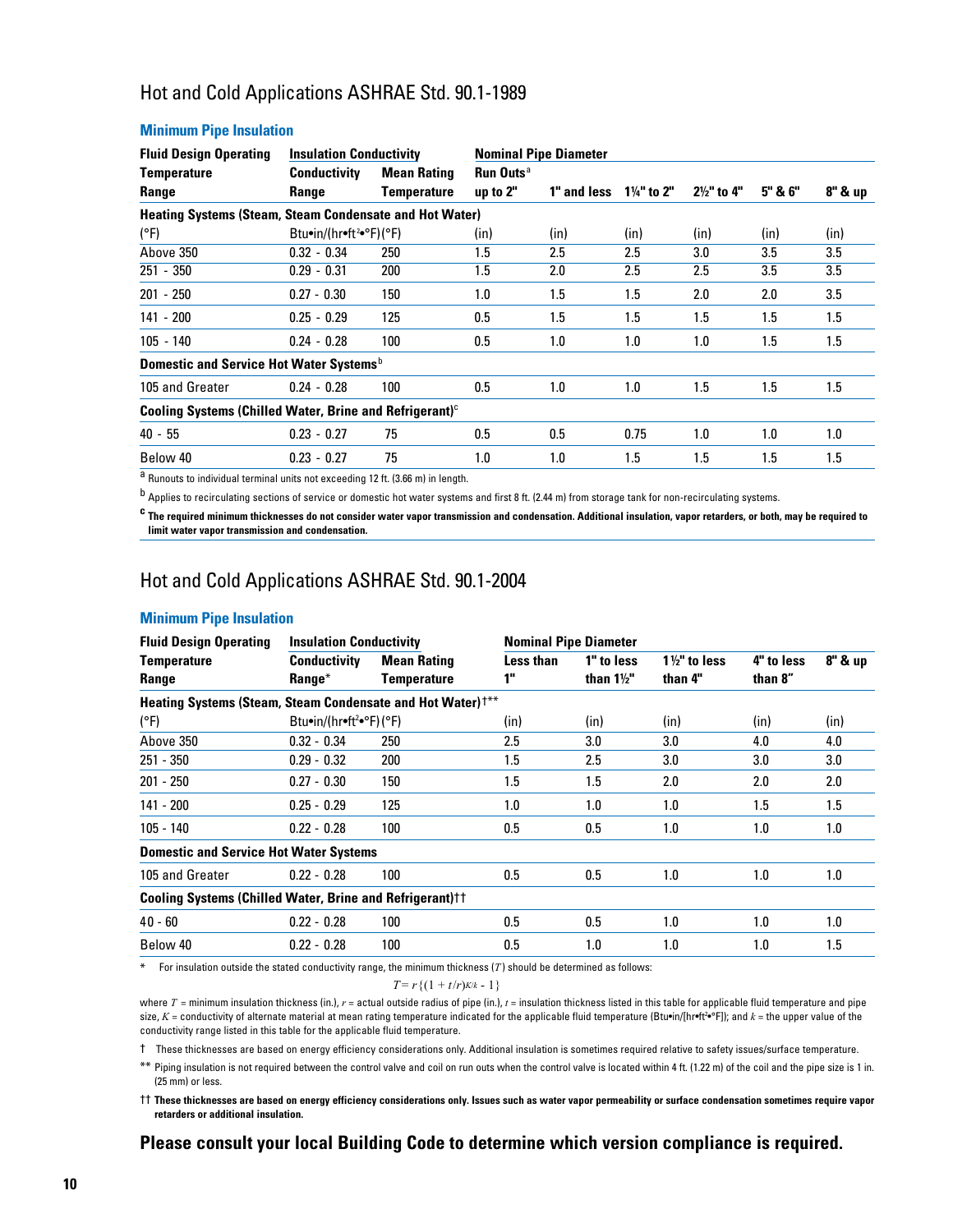

## **Product Information**

For additional information on Johns Manville's complete line of Pipe and Equipment Insulations, request the following product data sheets by the form numbers listed below.

| <b>Pipe and Equipment Insulations</b>                                  | <b>Product Data Sheet Form Number</b> |
|------------------------------------------------------------------------|---------------------------------------|
| Micro-Lok <sup>®</sup> HP High Performance Fiber Glass Pipe Insulation | CI-228                                |
| Zeston <sup>®</sup> 2000 PVC Insulated Fitting Covers and Jacketing    | CI-55, CI-26                          |
| Zeston <sup>®</sup> 300 Series PVC Fitting Covers and Jacketing        | CI-67, CI-26                          |
| 800 Series Spin-Glas <sup>®</sup> Duct and Equipment Insulation        | CI-9                                  |
| 1000 Series Spin-Glas <sup>®</sup>                                     | CI-60-A                               |
| Precipitator Spin-Glas <sup>®</sup>                                    | $CI-60-B$                             |
| HTB 26 Spin-Glas <sup>®</sup>                                          | $CI-60-C$                             |
| Micro-Flex <sup>™</sup> Large Diameter Pipe and Tank Wrap              | CI-187                                |
| Incombustible Hullboard                                                | CI-85                                 |
| Incombustible Microlite®                                               | $CI-151$                              |
| Microlite® XG™ Formaldehyde-free™ Fiber Glass Duct Wrap Insulation     | AHS-331                               |

Micro-Lok® *HP*, Zeston®, Spin-Glas® and Microlite® are registered trademarks of Johns Manville.

#### **North American Sales Offices, Insulation Systems**

#### **Eastern Region**

P.O. Box 158 Defiance, OH 43512 (800) 334-2399 Fax: (419) 784-7866

#### **Western Region & Canada**

P.O. Box 5108 Denver, CO 80217 (800) 368-4431 Fax: (303) 978-4661

The physical and chemical properties of Micro-Lok® *HP* High Performance Fiber Glass Pipe Insulation listed herein represent typical, average values obtained in accordance with accepted test methods and are subject to normal manufacturing variations. They are supplied as a technical service and are subject to change without notice. Numerical flame spread and smoke developed ratings are not intended to reflect hazards presented by these or any other materials under actual fire conditions. Check with the Regional Sales Office nearest you to assure current information. **All Johns Manville products are sold subject to Johns Manville's standard Terms and Conditions including Limited Warranty and Limitation of Remedy. For a copy of the Johns Manville standard Terms and Conditions, Limited Warranty and Limitation of Remedy, and information on other Johns Manville thermal insulations and systems, call (800) 654-3103.**